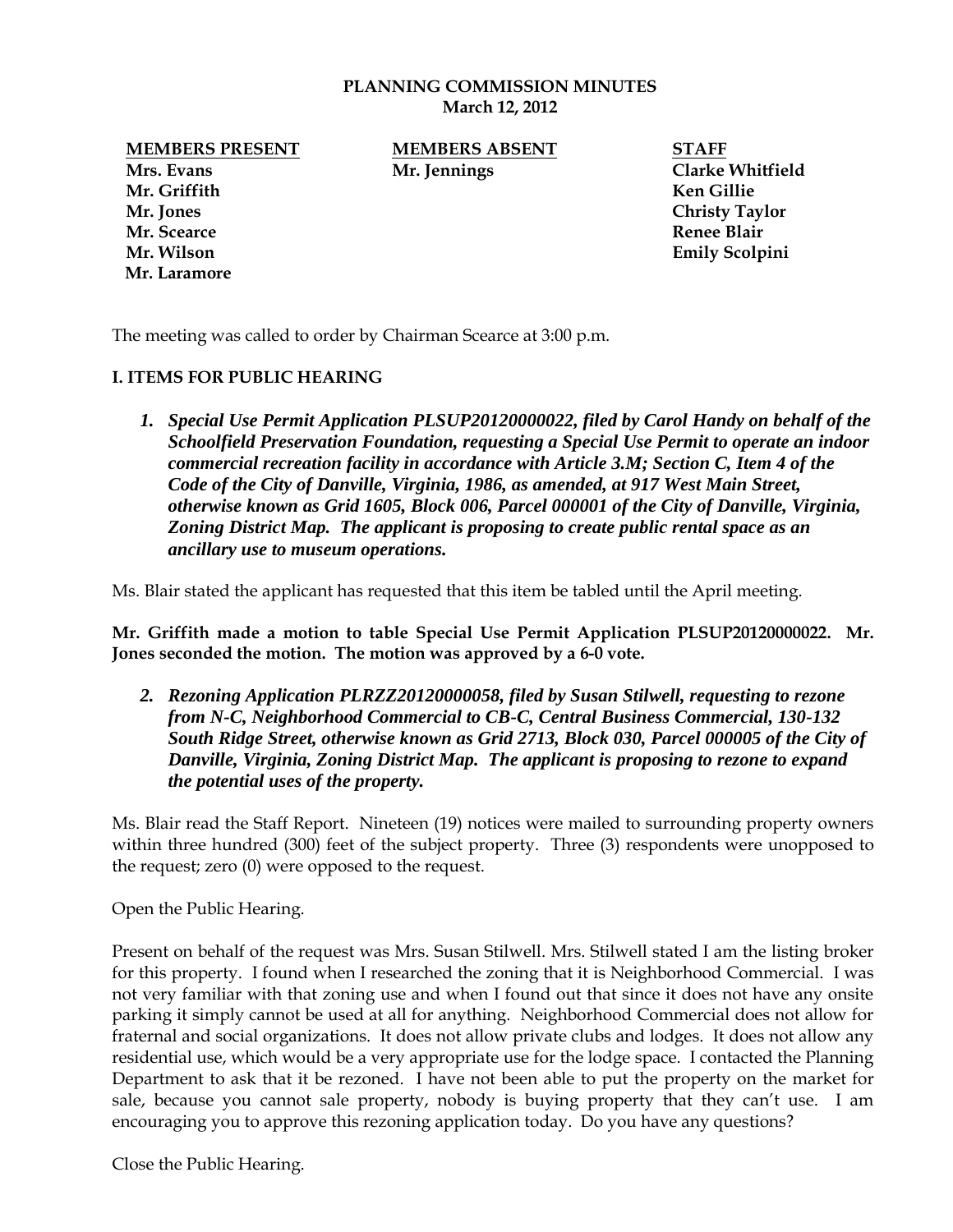Mr. Griffith asked you mentioned that Mrs. Stilwell has offered proffers that mimic those of a 2008 application. Are there any particular things with those?

Mr. Gillie responded it is similar to what the adjacent property had, Dixie Bags site; so it is just being consistent with what we already have in the immediate area. They are trying to avoid any chance of spot zoning. Since we already have a conditional next door they matched the conditions.

**Mr. Laramore made a motion to recommend approval of Rezoning Application PLRZ20120000058 as submitted. Mr. Griffith seconded the motion. The motion was approved by a 6-0 vote.** 

*3. Special Use Permit Application PLSUP20120000059, filed by Beverley Richardson, requesting a Special Use Permit to operate an auto auction in accordance with Article 3M, Section C, Item 1 of the Code of the City of Danville, Virginia, 1986, as amended, at 4711 Riverside Drive, otherwise known as Grid 0714, Block 006, Parcel 000002 of the City of Danville, Virginia, Zoning District Map. The applicant is proposing to operate an auto auction establishment.* 

Miss Scolpini read the Staff Report. Nine (9) notices were mailed to surrounding property owners within three hundred (300) feet of the subject property. Two (2) respondents were unopposed to the request; one (1) respondent was opposed.

Open the Public Hearing.

No one was present on behalf of the request.

Close the Public Hearing.

Mr. Wilson stated I drove out there to look and I was a little confused about where the parking would be.

Mr. Gillie stated right now we are waiting for them to tell us exactly where it will be. We are waiting for them to tell us how they are going to provide that parking. We are asking that whatever they have that they fence it in. We believe that it is going to be the area to the rear sort of on the side where the compressors are outback, but they have the option of moving it around. We are recommending that they screen it.

Mr. Wilson asked so there would not be parking allowed along the street area?

Mr. Gillie responded not along the front of the building, no.

Mr. Wilson asked so none along the front?

Mr. Gillie responded no. They could possibly on the side between the other building that was Roto-Rooter or around the backside where the compressors are and that little shed area. They would not do it out front. We have a substantial right-of-way of 58 and VFW Drive, so along front is actually City right-of-way.

Mr. Jones asked in your opinion, will there be any problem in putting twenty (20) parking spaces in there?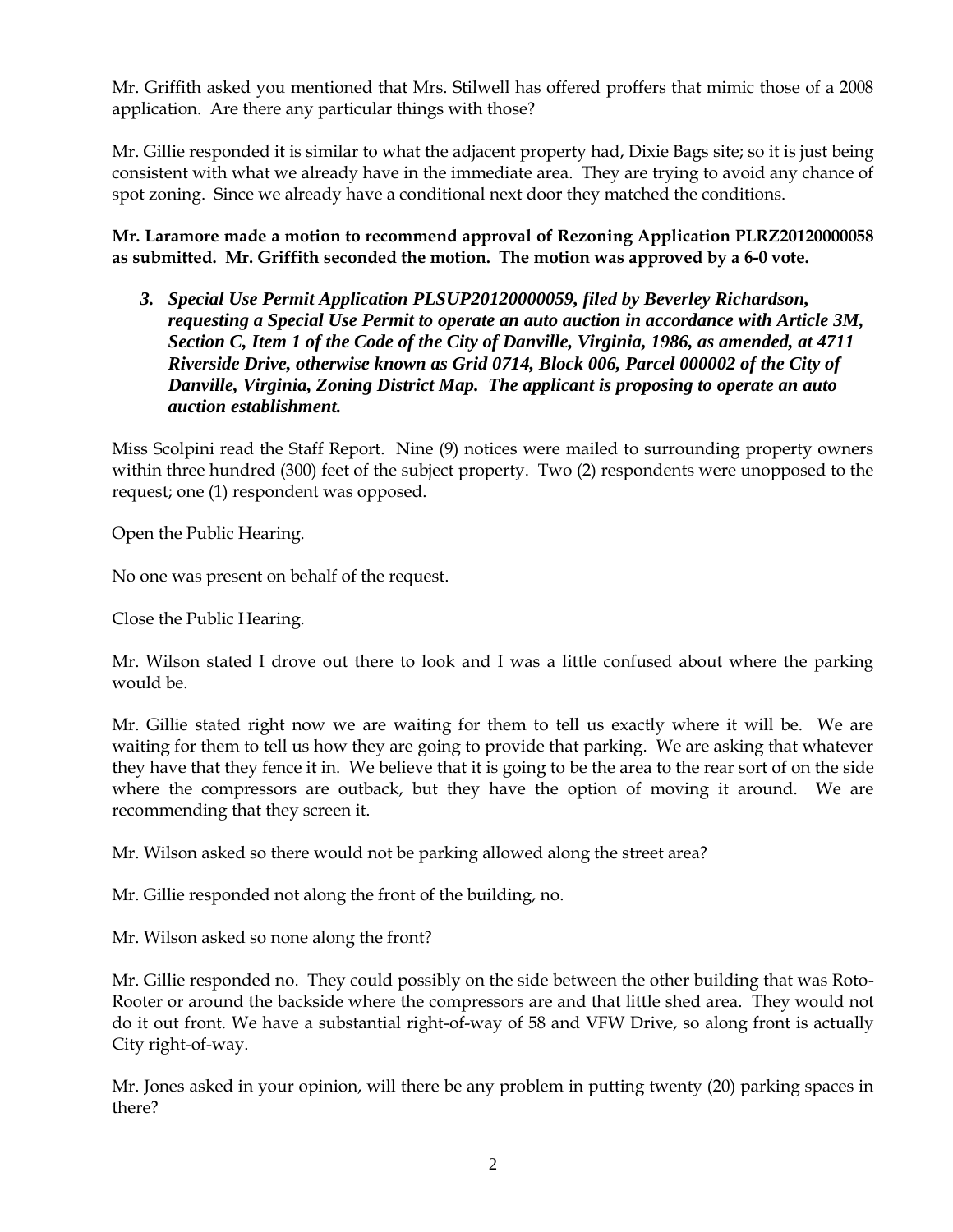Mr. Gillie responded no, when Penske had the trucks there they could easily fit twenty (20) trucks. You figure you could basically fit two (2) cars in one (1) space, so they should have no problems.

Mrs. Evans asked should we approve this in light of the fact that we have denied some things because of parking?

Mr. Gillie responded they have the space available to do it. We are working with them on how to place it. In the past, when it has been denied we were not actually sure that they could provide what was necessary. In this case we are confident that they can provide it. We are just working with them on the exact location.

Mrs. Evans asked it talks about that the auto auctions will be done after normal operating hours, but it states in number 3 that the hours of operation should not exceed 12:00 p.m. to 9:00 p.m. will normal operations stop at 12:00 p.m.?

Mr. Gillie responded they are proposing to have them as separate, but they could have them during normal operating hours. We are not saying that they can't have it during normal operations. Their proposal to us was that they would do one and once that is closed they will do the other. We were kind of hedging our bets and allowing them both to operate at the same time, but sill limiting what the total hours of operation would be.

Mrs. Evans stated we had one comment about the increased traffic and noise. Do you expect there to be increased traffic and noise during the auctions?

Mr. Gillie responded during an auction there will be some additional traffic. We do not anticipate that it would be any worse than when the facility was used as the trucking terminal. In general, the volume has decreased slightly since they discontinued the use of the trucking terminal, but we are not anticipating any increase above and beyond what has already been historically used at that site.

Mr. Wilson stated I am not familiar with a lot of car auctions, but I know some people that do it. Twenty (20) cars does not seem like a lot of spaces for an automobile auction. I am just curious as to what is the plan if those twenty (20) spaces fill, then where do people go?

Mr. Gillie responded if they find that their business is larger than that, then it is a chance to come back and ask for modifications. They asked to start out small, so we are proposing to keep it small. We have other operations already in the City, so there is not a great need for an additional large auction. I think they are just buying some vehicles and what they can't sell outright, they just put them up for highest bidder and pass them on. We are anticipating that if it does grow and become an actual auction that they will come back.

Mr. Griffith stated this also says no less than twenty (20). Would that be a minimum amount?

Mr. Gillie responded yes, it would be the minimum for us. We are still not anticipating that it will be a large auction.

Mr. Jones asked did the applicant have any problems with the other conditions?

Miss Scolpini responded not that they expressed to me.

Mr. Jones stated the quote here from the person that was opposed states that "because of Cunningham Tire has caused several accidents." Is there a history of many accidents in this area?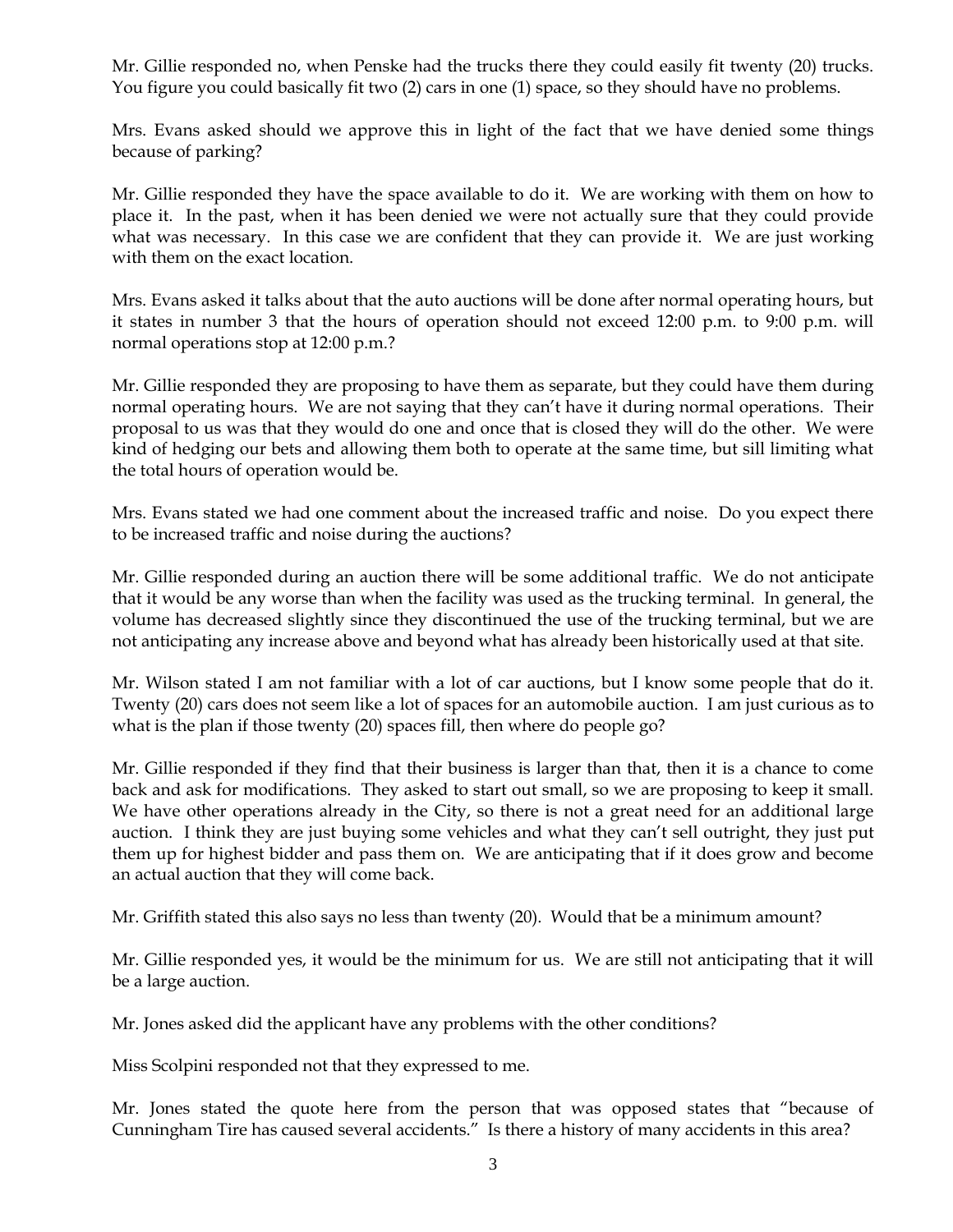Mr. Gillie responded not that I am aware of. I did not run a report to see any accident history. This did not show up in any of the studies that I know we have done in that area as being a big trigger for accidents. There is a frontage road system and I do not know if there are accidents not showing up on the frontage road. I was unaware that it was considered an accident interchange.

**Mrs. Evans made a motion to recommend approval of Special Use Permit Application PLSUP20120000059 as submitted with conditions per staff. Mr. Jones seconded the motion. The motion was approved by a 6-0 vote.**

*4. Special Use Permit Application PLSUP20120000060, filed by Kelvin Moyer, requesting a Special Use Permit to authorize an attached dwelling in accordance with Article 3E, Section C, Item 1 of the Code of the City of Danville, Virginia, 1986, as amended, at 301- 305 Bellevue Street, otherwise known as Grid 2709, Block 010, Parcel 000019 of the City of Danville, Virginia, Zoning District Map. The applicant is proposing to renovate a condemned 2-unit attached dwelling.* 

Miss Scolpini read the Staff Report. Forty-one (41) notices were mailed to surrounding property owners within three hundred (300) feet of the subject property. Eight (8) respondents were unopposed; one (1) respondent was opposed.

Open the Public Hearing.

Present on behalf of the request was Mr. Kelvin Moyer. Mr. Moyer stated we purchased this for rental space and at the time it was not condemned. I am just trying to get it renovated so I can get a little rental property going successfully and make a little income. I did bring in another person to help me with the cost. We feel like it is going to be a pretty valuable piece of property after we get it renovated. I hope you will approve the renovations, so we can move forward.

Mr. Wilson stated just for clarification, you stated that when you purchased it, it was not condemned. From what I am reading here, it was condemned in 2007, you purchased it in 2010, and it was condemned in 2012 again. I am just curious, it has been condemned since 2007?

Mr. Moyer responded it was previously and I did not know anything about that. For some reason between now and 2007 they did take the notice off of the building for two (2) years at least. It did not have a condemned notice on it at the time I purchased it anyway.

Mr. Griffith asked is it practical to rehabilitate that building?

Mr. Moyer responded vinyl siding would probably take care of the outside pretty good. It is a pretty decent structural building.

Mr. Griffith asked do you have any kind of time frame for it?

Mr. Moyer responded six (6) months, a year and a half. I know it is six (6) months and it will be moving pretty fast.

Mr. Laramore asked does that time work within the City's demolition active order for demolishing the building?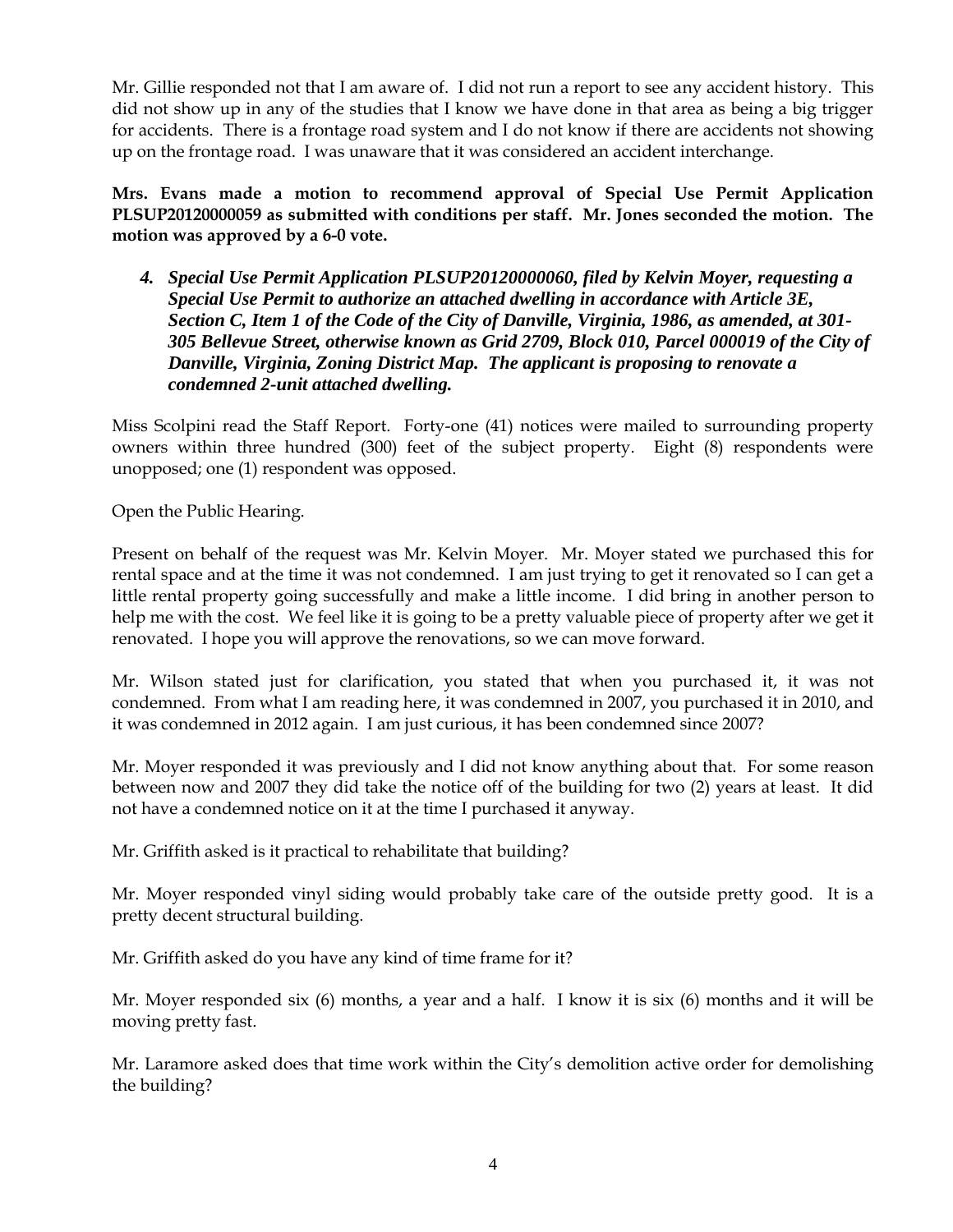Miss Scolpini responded when I spoke to the Building Official, he said that after a plan of action was submitted and approved by his department that the applicant would have six (6) months to complete the renovations.

Mr. Wilson asked has that plan been put in place?

Miss Scolpini responded no, nothing has been submitted to them.

Mr. Scearce stated staff recommends approval subject to the plan and all Building Codes being met.

Mr. Griffith asked so six (6) months is in the Building Code, right?

Mr. Scearce responded it is in the Building Code. Do you understand that?

Mr. Moyer responded yes. It has to be up to Code within six (6) months.

Mr. Wilson asked once the decision has been made for demolition right?

Mr. Whitfield responded no, the order of demolition is already on the property. That requires him to do one (1) of two (2) things: demolish or submit a plan of action to rehabilitate the building. The clock starts ticking once he submits that plan and I suspect he is waiting to get approval on the zoning before he submits the plan.

Mr. Jones asked are you planning to make it a two (2) unit attached dwelling or a single family dwelling?

Mr. Moyer responded I am trying to go two (2) units.

Present in opposition of the request was Ms. Elizabeth Edmonds and Ms. Edith Petty. Ms. Edmonds stated we are owners of the property and we just received the letter. We do not understand what is going on. We own the property, so are you saying that there is something on either side of the property and they need to use the property to get something done or do they want to put something on the property? We do not understand exactly what is happening.

Mr. Scearce responded they are going to remodel an existing unit on the property.

Ms. Edmonds stated I don't have anything but land on the property.

Mr. Scearce stated they are not asking to do anything on your property.

Ms. Edmonds stated I got a letter.

Mr. Scearce stated that is just to notify you because you live within three hundred (300) feet.

Ms. Edmonds asked so I don't have to do anything?

Mr. Scearce responded no.

Ms. Edmonds stated my land is for sale if anybody wants to buy it. Thank you so much.

Close the Public Hearing.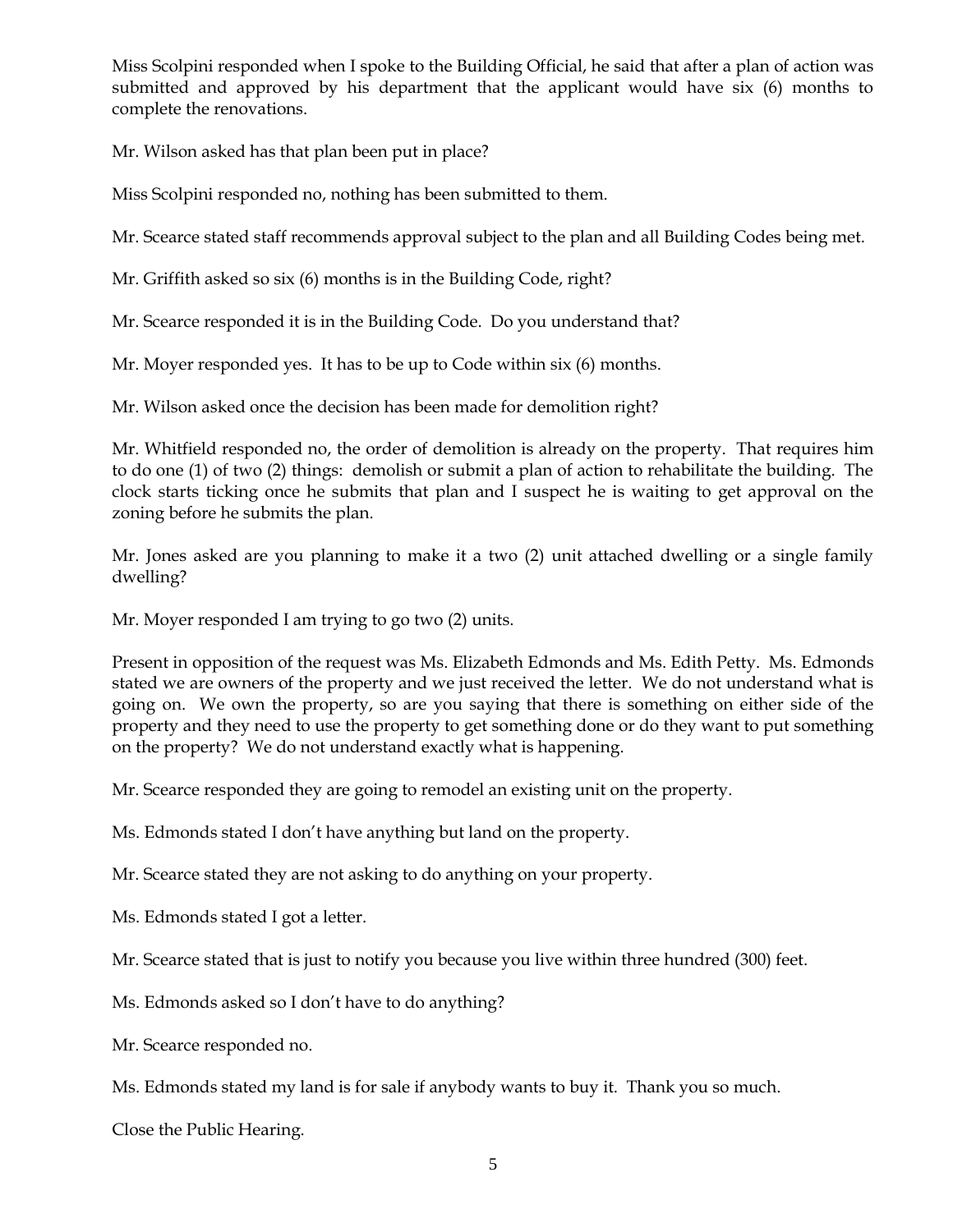**Mr. Griffith made a motion to recommend approval of Special Use Permit Application PLSUP20120000060 with conditions per staff. Mrs. Evans seconded the motion. The motion was approved by a 6-0 vote.**

*5. Special Use Permit Application PLSUP20120000061, filed by Kirby Wright, requesting a Special Use Permit to operate an adult day care facility in accordance with Article 3M, Section C, Item 6 of the Code of the City of Danville, Virginia, 1986, as amended, at 2623 North Main Street, otherwise known as Grid 2810, Block 007, Parcel 000007 of the City of Danville, Virginia, Zoning District Map. The applicant is proposing to operate an adult day care facility.*

Ms. Blair read the Staff Report. Sixteen (16) notices were mailed to surrounding property owners within three hundred (300) feet of the subject property. Three (3) respondents were unopposed; zero (0) respondents were opposed.

Open the Public Hearing.

Present on behalf of the request was Mr. Kirby Wright. Mr. Wright stated I am the owner of Negril Corporation. The site that we are trying to seek in change for the permit is a donation from my main office. We have been in operation since 1999. We have approximately 150 employees. We operate here in Danville and also in Richmond. We work with the intellectually disabled. We are planning to have a daycare facility there. We will be doing training hoping that the individuals will be able to seek a job once they have received the training. I would be happy to answer any questions that you have. We do agree with all of the conditions from staff.

Mr. Griffith asked so this is an adult daycare?

Mr. Wright responded yes, everyone will be 18 and older.

Mrs. Evans asked it says that no additional construction will be required. Is this just one (1) big room?

Mr. Wright responded well no. It already has a partition where the kitchen used to be and we will have some movable partitions, but no construction.

Mrs. Evans asked and you think thirty (30) people will fit in there and do what you want to do?

Mr. Wright responded yes, it is approximately 2200 square feet in the building. There is plenty of room. Everyone will be transported in and transported out. The only vehicles that will be parked will just be our staff.

Close the Public Hearing.

**Mr. Wilson made a motion to recommend approval of Special Use Permit Application PLSUP20120000061 with conditions per staff. Mr. Griffith seconded the motion. The motion was approved by a 6-0 vote.**

*6. Special Use Permit Application PLSUP20120000062, filed by Eugene Stewart, requesting a Special Use Permit to operate a group home in accordance with Article 3E, Section C, Item 9 of the Code of the City of Danville, Virginia, 1986, as amended, at 1403 North Main*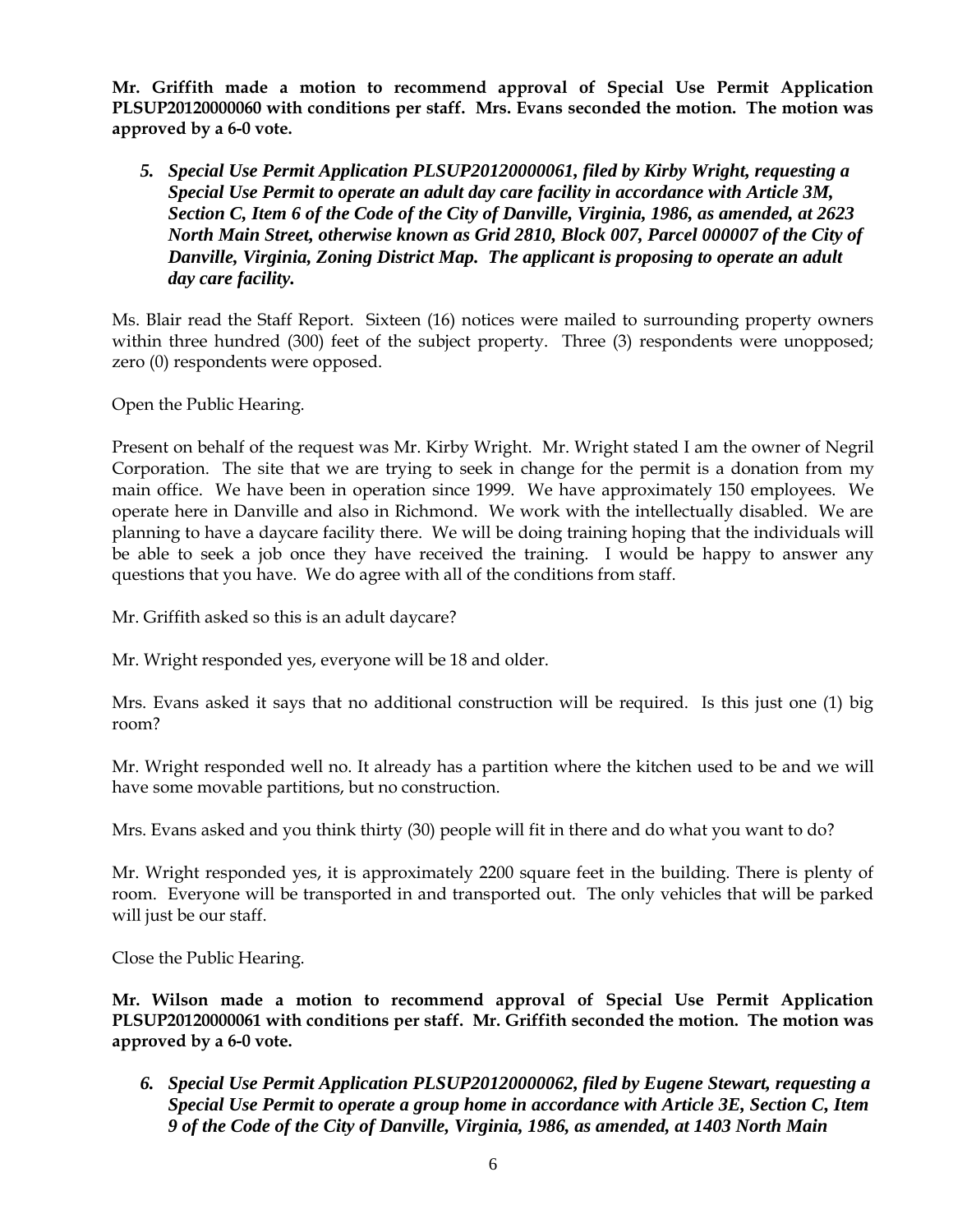# *Street, otherwise known as Grid 2818, Block 023, Parcel 000022, of the City of Danville, Virginia, Zoning District Map. The applicant is proposing to operate a group home with ten persons.*

Miss Scolpini read the Staff Report. Thirty-eight (38) notices were mailed to surrounding property owners within three hundred (300) feet of the subject property. Five (5) respondents were unopposed; six (6) respondents were opposed. Open the Public Hearing.

Present on behalf of the request was Mr. Eugene Stewart. Mr. Stewart stated I missed a little of what you were saying. I purchased this property a few years ago with the hopes that this would be used for some purpose. I happened to have a brother that was in the nursing home and I found that this service could be useful here; so I thought that this would be a good thing to do. I do not know all of the ins and outs of it at this time, but I am more than willing to learn and I would like to see if I can do it. I have a building that is within just a few hours work of being inspected and I would like to see if I can be useful. I moved to Danville three (3) years ago and I find it a very pleasant place to be. I would like to extend that feeling towards doing something useful.

Mrs. Evans asked staff has recommended onsite parking. Are you able to do that?

Mr. Stewart responded yes, I will be able to accommodate them. I have quite a large area in the back that I will more than happy to fix for parking. A place with ten (10) people, it is not likely that you are going to have all ten (10) visiting at one time; however I will try to make a minimum of ten (10) parking spaces.

Mr. Griffith asked is there a parking requirement for how many staff members you would have?

Mr. Stewart responded at this time I am going to be starting with five (5) people. Across the street from where I live there is parking space. I mean in front of the building.

Mr. Griffith stated I know there is no parking in front of your building.

Mr. Stewart stated no, the bus stops there.

Mr. Griffith stated the bus stop is there, so there is no parking in front of your building.

Mr. Stewart stated no, but across the street and there is an alley on the side of my building that could be used. I will have adequate parking for staff and as many as ten (10) people if I have to.

Mr. Griffith asked is that adequate as far as staff is concerned?

Mr. Gillie responded we will have to work with him on providing the necessary parking. That is why we have the provision in there about providing parking. There is space on the lot and he could put it there. If he has available offsite parking, that is another option we haven't explored at this time. I am unaware that he can use the parking that he mentioned across the street unless there is a lot built over there and someone is willing to share; but on his facility he could provide the necessary parking.

Mr. Scearce asked it looks like in the back of the building that there is quite a lot of room in looking at the aerial photo. Is that level?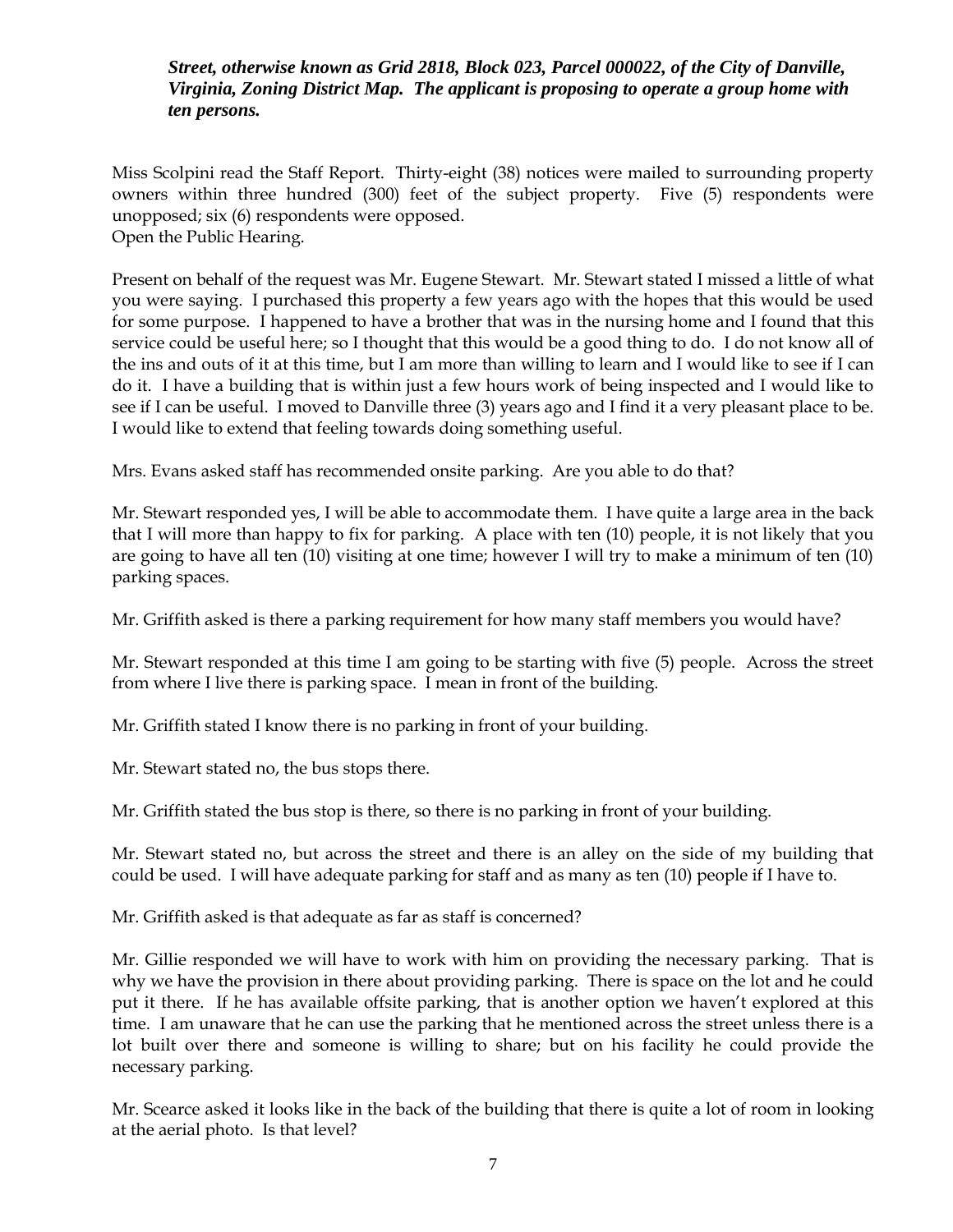Mr. Gillie responded no, but it could be made into a parking area.

Mr. Scearce stated I would think that the type of people you are going to have would not have a lot of cars.

Mr. Stewart stated no, they will not be doing much driving.

Close the Public Hearing.

Open the Public Hearing.

Present in opposition to the request was Ms. Shirley Law. Ms. Law stated I am one of the homeowners of property there on Abbott Street, which is coming right in the back of the said property. My sister, Mrs. May Basnight is in ownership of property that comes directly across from the land and of course two (2) brothers also involved in this particular land. My sister sent a letter to Mr. Gillie and I was just wondering if that letter was being read.

Miss Scolpini stated she sent two (2) of the same letter. One (1) of those letters was included in the comments that you have in front of you. It said the exact same thing, one (1) was just addressed to Mr. Gillie and one (1) was addressed to myself.

Ms. Law stated I just wanted to make sure that you did read our letter, because it does voice the sentiments of the four (4) of us. I thought that if it wasn't then I would read it. Do I need to read it?

Mr. Scearce responded I don't think so. They all have it in their packets.

Mr. Gillie stated they have a copy of it and a copy of it is also provided to City Council.

Mr. Wilson stated I just want to make sure that I heard your name right and where the property is located in relation to the one that we are looking at. Your name was?

Ms. Law responded Shirley Law. My sister is May F. Basnight who presently resides in New York who hopefully intends to come home and that is her lot. I have two (2) brothers, one (1) who is residing there in the home with me named Conrad Law and another who lives in another area of the City. We all four (4) have ownership in that property and we are very concerned about the surrounding area.

Mr. Wilson asked what would be your primary concern?

Ms. Law responded why don't I just read the letter but that does cover it. I don't want to pick out parts.

Ms. Law read the letter submitted to Planning Staff by her sister May F. Basnight.

Mr. Wilson asked and the writer of this letter lives in Danville on Abbott Street?

Ms. Law responded she lives in New York, but this is the home I live there along with my brother Conrad Law, but this is her property. The old Abbott Street playground, which is the lot beside us and she has ownership in that. Rather that is her property and she also has ownership in the other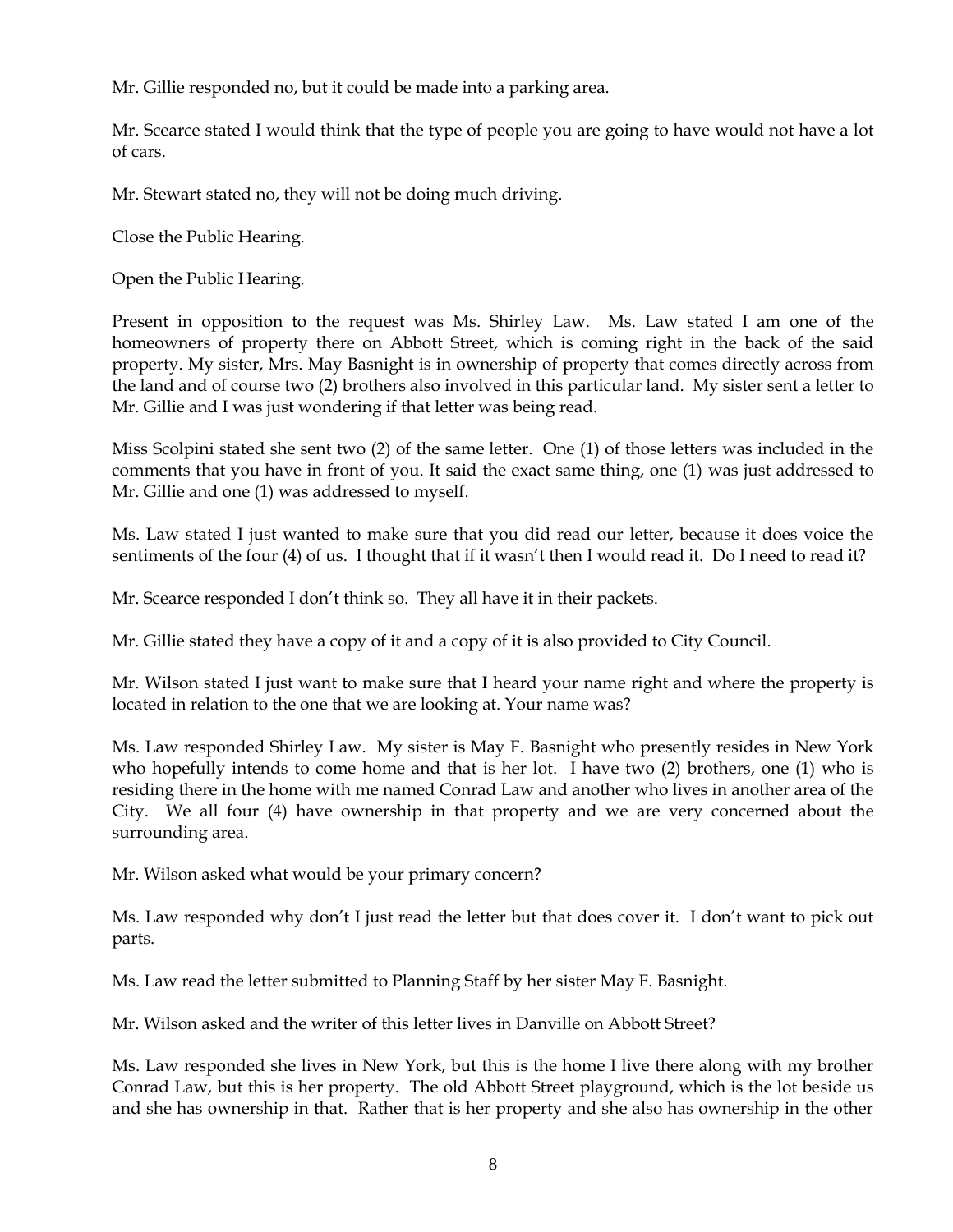property. We have been affected by the changes when the driveway was made. In fact, we were not even called.

Mr. Jones asked you talked about a home had been purchased and opened for public use. What was it opened for?

Ms. Law responded at first I did not understand what was going on, but I think later someone told me that it was opened for Doves, which we had no problems with. Our problems began when I looked one day and they were opening up a street, a driveway and that caused a lot of problems.

Mr. Laramore asked was the driveway coming directly out of the back of these properties?

Ms. Law responded yes.

Mr. Scearce stated it wasn't this property we are discussing it was another property.

Ms. Law stated it was coming out of the back of I guess, Mr. Elliot's property. It is on North Main Street in the back of his house. That opened onto Abbott Street.

Close the Public Hearing.

Mr. Griffith stated it seems one of the big concerns is the driveway coming back out onto Abbott Street. Is there any way of restricting egress on this piece of property on Abbott Street, so they would have to enter and leave by North Main Street? Is there a restriction on cutting a new driveway per curb and gutter?

Mr. Scearce stated there isn't any curb and gutter.

Mr. Gillie responded no, there isn't any curb and gutter on Abbott Street, so there would not be a provision for that. Entrance approach if they came off of Abbott North Main is potentially an option to come in and out, but would require one way in and one way out or the granting of a variance from the Board of Zoning Appeals. I would like to explore some additional options as he said there may be additional offsite parking within the immediate area. We try not to create additional parking if we can find others to use. At this point, Abbott is the most likely place that they would ingress and egress the property and we would have to work with them on control. I don't want to say no and we can't restrict it. When that driveway was cut before it was a residential driveway, so there wasn't as much control. The storm water management regulations didn't necessarily jump in like they do now. On commercial construction any parking lot has to control the water runoff a lot different than it did in the past. Regulations have changed substantially since that last driveway was constructed.

Mr. Griffith asked so all of that would be addressed?

Mr. Gillie responded all of it would have to be addressed in this new site.

Mr. Wilson asked because Doves was here before does that open this open to usage that might not otherwise?

Mr. Gillie responded no, because it has been vacant for more than two (2) years it loses any right. Any legal non-conforming issue is gone. Anything that they do now will have to meet current Code or come before you for a special use permit request.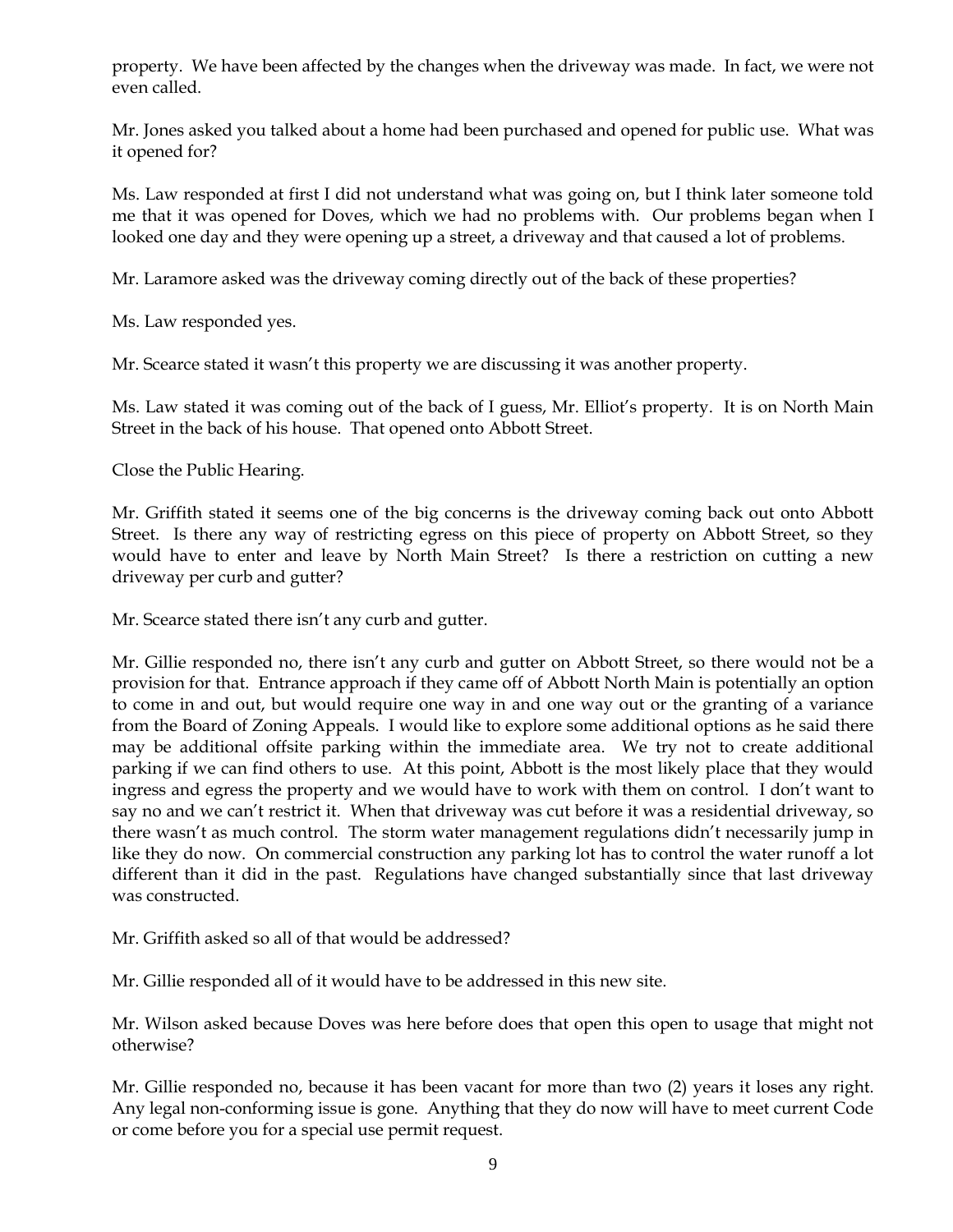Mr. Wilson stated I have a little bit of concern that it seems like this has not been bedded out completely. It is a wonderful idea for providing this kind of care. There seems to be some vagueness about how this is going to play itself out and there seem to be some issues with parking and other things. Does this need to be worked on a little bit more to kind of clean up some of that stuff?

Mr. Gillie responded that is up to the Commission.

Mr. Scearce stated that is in staff's recommendation. All of that would be taken care of at that stage. We are just looking at strictly zoning and special use issue here.

Mrs. Evans asked but if Mr. Stewart doesn't do this within two (2) years he loses the special use permit, correct?

Mr. Gillie responded the special use permit can expire and it also has other triggers on it. If he does not provide the parking he will not get his operations license. If he doesn't do the other things necessary for Code he will not get his operations license. All of this is contingent upon him finalizing his plans and actually completing what he needs to do in order to operate. Failure to do so, then yes, the special use permit can expire.

Mrs. Evans asked do those plans have to be submitted to the Department of Health or any other organization?

Mr. Gillie responded he will have to get approval from certain licensing agencies at the State. It depends on what type of clientele he has as to what agency at the state would be his licensing agency authority.

Mr. Scearce stated they come in and check those a lot of times.

Mr. Gillie stated it could possibly be the Department of Mental Health, Mental Retardation; it could be Department of Social Services. It depends on his final type of clientele he is going to have.

Mrs. Evans asked his two (2) years begin ticking?

Mr. Gillie responded once Council approves it, if Council approves it.

Mrs. Evans stated Ms. Basnight has shared some concerns that she has, that other people coming before Planning Commission have shared about similar homes in their neighborhood. Can you speak to that? Is there anything that has been done? How do we address those if it is approved and there were instances?

Mr. Gillie responded it is an enforcement issue. If there are issues, they need to complain to the City and we go out and investigate on a case by case. The driveway issues that we had in the past I think the Engineers went out and looked at that driveway. Again, that driveway is a little different case, because one was a residential driveway verses a commercial driveway. They are different standards. We need to know about what is going on so we can go out and investigate and seek the proper course.

Mr. Laramore stated he will have a full plan approved before he gets started on construction. I assume that there is a fair amount of work to be done to bring that building up to Code.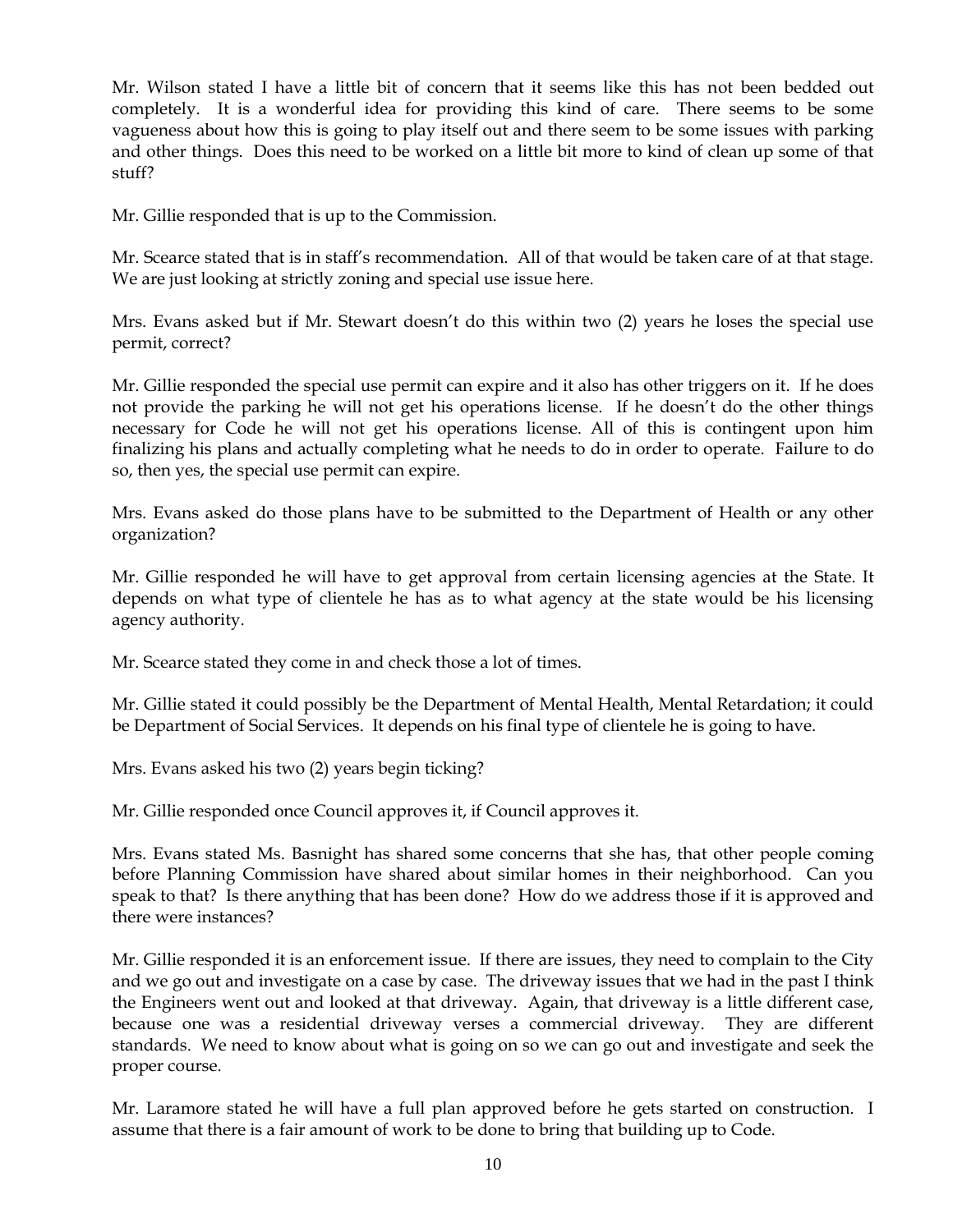Mr. Gillie stated there is some work that needs to be done to bring that building up to Code. It was Doves before so there were some modifications already to that structure. There will be some plans that are necessary to be provided to us to the Building Inspections and also again to whatever agency at the state that he goes to. They have their own set of rules. We have our set and all of that has to be done. Right now, he has an idea and he wants to do it; but he can't even start without going through this process. If he is denied this there is no point in him going to the state and saying "alright I want to do it;" because he hasn't gotten what he needs from the locality. He is really at the preliminary stages in coming to you.

Mr. Jones asked is there any plans for renovating the outside of the building?

Mr. Stewart responded the outside of the building was not to be changed cosmetically because of the acceptable look that it has; and I thought it was a contribution. However, I will more than happy to accommodate anything that you decide is better for it.

Mr. Wilson stated I really did not pay attention to what was across the street when I went over there. What is New Hope?

Mr. Gillie responded there is a church at the end of New Street that had a facility at one time it was a daycare. It has had a couple different things inside of it, but it is on the end of New Street. New Street was modified to allow two-way traffic, widened, some curb and gutter placed in it. The church had daycare and they may have had an adult daycare facility where they were taking care of folks.

Mr. Wilson asked is that currently active and running?

Mr. Gillie responded as far as I know it is. It has been a number of years since I've been out on that site. I am sorry I can't say.

Mr. Scearce stated again this is just on the use, a special use permit that we are dealing with here today. Staff will cover if we make it contingent upon these conditions that staff has.

Mr. Wilson stated but the only conditions are parking, occupancy, and building and fire codes. Just a question for my own clarification, is that the limits of what we are having to think through here? I mean we have a number of people around them that have communicated opposition and a number that are not opposed to the change. I don't know, but to me it seems like there are some things that still need to be worked out. If all our job is to say it is ok to put it in that spot from a legal point of view, is that what we are deciding?

Mr. Gillie responded no, since it is a special use permit request they are asking for something that is recognized in the Code as being possible at that location. Planning Commission can put any conditions on the approval that they deem necessary in the public interest. If you feel that there are issues that still need to be addressed you can ask to table this and have the applicant do a little more research and come back with a more detailed plan. As it stands right now, he has asked for this use which is recognized in the Code as being possible. From staff's perspective we required him to provide the necessary parking and he meets other Code requirements. We feel like at that point and having to go to the state also to get their approval that all of the Code related issues would be addressed. They need to be addressed prior to any occupancy of the structure. You are looking at it from a slightly different perspective in that one it is possible, but do you feel that there is enough information there for you to make your decision. That is something that the board will have to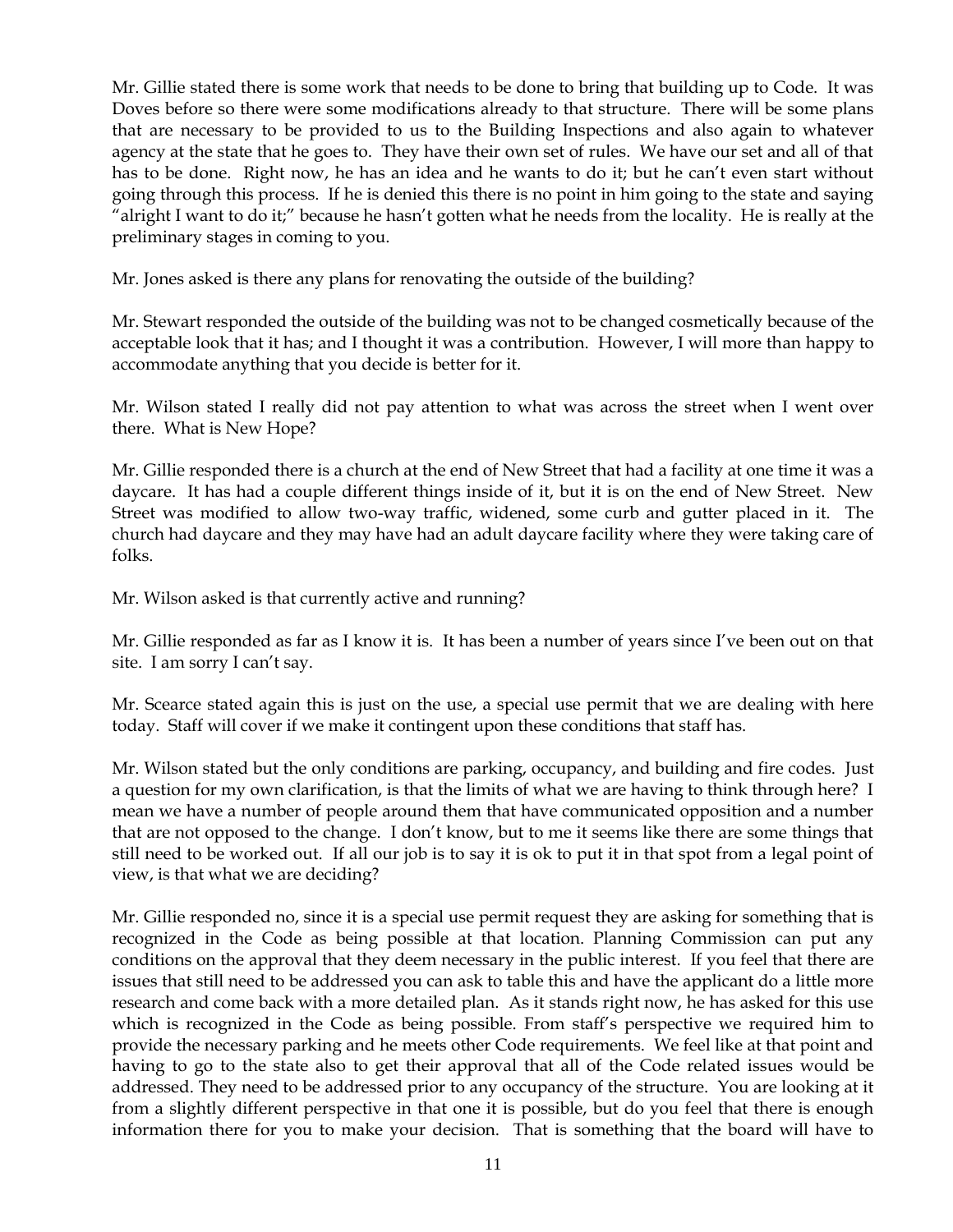decide upon. You can approve it, approve it with additional conditions, you can table it, or you can recommend denial.

Mr. Wilson stated I am not sure that I would want to recommend denial. I am feeling, and I may be the only one sitting here feeling that, a little lack of clarity about some things that probably need to be a little more clear to us. I am talking about both sides of this.

Mr. Scearce asked do you have any specific issues that we can address?

Mr. Wilson responded I think my biggest concern is that we do have people surrounding them with opposition. We had a person step forward that I think we need to take seriously. I think that Mr. Stewart has really not made out a clarified plan. I think he has an idea of wanting to do something, but I am not exactly sure of how this comes out. Maybe I am missing something there. It seems to me to open up the door and say "yes, let's do this" really invites something that I am not that clear about into a residential neighborhood. People raise concerns about that. I would probably be in favor of this in a big picture; it is just that the whole idea of getting this thing to a little more clarity at least for myself, I would feel better about it. I am just one (1) vote, so forge ahead.

Mr. Scearce stated we need some sort of motion so we can go one way or the other. It is up to you guys. Again, I think staff addresses everything and there are licensing issues too that have to be dealt with from the Health Department or whoever that regulates their license and that sort of thing. This is not all that there is to it. Things are going to happen in a certain order of events.

Mr. Wilson stated what I am hearing you say is let's go ahead and approve it, that sets it in motion, and there are lots of other things that will come up.

Mr. Laramore stated there are a lot of things that he will have to do to get this actually to permit.

Mr. Wilson stated but it will not comeback to us anymore.

Mr. Gillie stated once you make your recommendation, it goes on to City Council. It will not come back to you. If you would like to see it come back to you recommend tabling it. See if someone else agrees and go from there. See what the vote is or you can recommend approval and add conditions. Options are available.

Mr. Wilson stated yes, that is complicated. I am still fairly new at this.

Mr. Gillie stated welcome to government.

**Mr. Laramore made a motion to recommend approval of Special Use Permit Application PLSUP20120000062 with conditions per staff. Mr. Griffith seconded the motion. The motion was approved by a 4-2 vote (Mrs. Evans and Mr. Wilson voted in opposition).**

*7. Code Amendment Application PLCA20120000063, filed by Verizon Wireless, requesting a Code Amendment to Article 2, Section R, Item 12 of the Code of the City of Danville, Virginia, 1986, as amended. The applicant is proposing an increase in antenna height from 6' to 8'.* 

Miss Scolpini read the Staff Report.

Open the Public Hearing.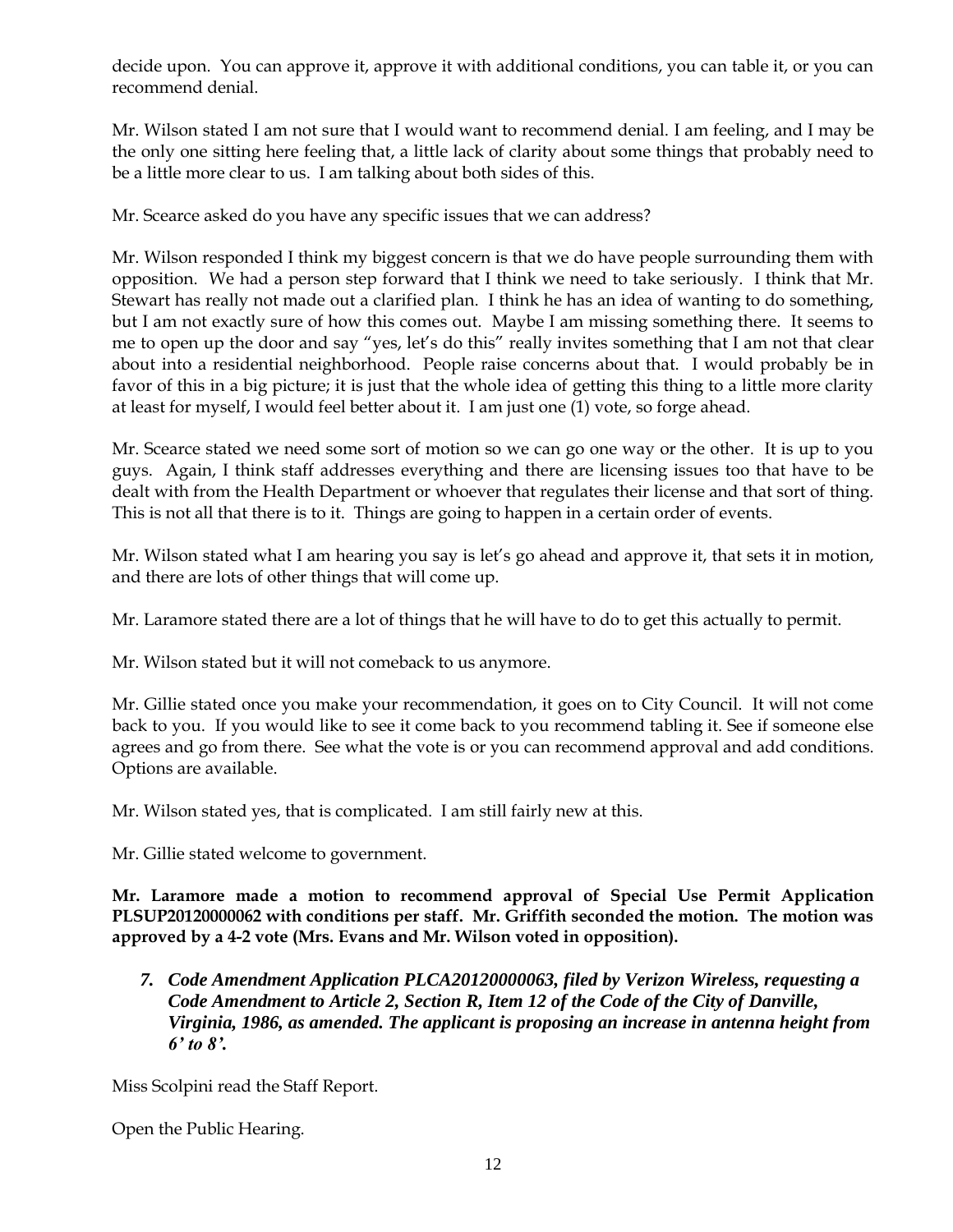Present on behalf of the request was Attorney Lori Schweller and Ms. Claire Novack. Ms. Schweller stated as was very well explained already we are requesting an amendment to one (1) small subpart of the regulations for communications towers and facilities to allow panel antennas that are eight (8) feet long as opposed to six (6) feet long, the current maximum length. This particular request has been prompted by a specific site we have in Danville at 2128 South Boston Road, which is three (3) sets of antennas on the City of Danville water tower. At that location there are three (3) sets of four (4) antennas each. Currently we are propagating two (2) of the technologies that Verizon Wireless offers. The personal cellular service and what we propose is to replace half of those antennas, six (6) of them, and replace them with three (3) PCS and three (3) LTE. LTE as you probably know is the 4G service that Verizon Wireless offers. The reason this is so important is that LTE will handle the additional demands for data transmission that we are seeing from individual customers, from businesses, from education, from government. As you know, just in the past five (5) years even the demands of technology and the use of technology have changed dramatically. It used to be that cell phones were considered a convenience and now they are really a necessity. The FCC estimates that over 70% of 911 calls are from cell phones, so we believe that this proposal will be important to the county and is consistent with the goals of your comprehensive plan. Specifically business development, obviously better technology is going to be beneficial to tourism, businesses, retail and other commercial uses. It is also very important for government and education. The goal of your comprehensive plan is to improve your utilities infrastructure. You can think of wireless technology as a public service that happens to be provided by private companies. It doesn't cost the locality the extra dollars to provide that service. We do think that this proposal is in line with the goals of your comprehensive plan. I would be happy to take any questions specific or general.

Mr. Jones asked if this was amended to be ten (10) feet would we get better coverage?

Ms. Schweller responded it is the determination of our radio frequency engineers that eight (8) feet will provide adequate coverage at this location. The way that it has been explained to me is that the longer antennas provide a stronger signal and cover a greater area. When you have a stronger signal and cover a greater area you get better built in coverage. You also get fewer dropped calls as you move from one cell to another cell. It is a better quality of coverage and it handles a better capacity. We are also adding the 4G technology, so you would have upload/download data speeds of up to ten (10) times higher than you would have with our current 3G technology. To answer your question, it is possible; but I couldn't give you the true answer without the information from our radio frequency engineers.

Mr. Jones asked what is the problem with camouflage? How come that is stressed in these statements?

Mr. Gillie responded they have done that to allow additional antennas without the creation of additional towers. Everyone seems to have a potential problem with the amount of cell towers out there. They are not always the most attractive thing, so what we have done is provided an option to put antennas on structures. You don't want to see these antennas, especially with Danville having a lot of historic structures, and maybe an antenna mounted on top of a historic church steeple. You don't want to see that. It distracts from the historic nature of the building. We put a provision in there that they camouflage it to make it look like whatever it is that they are attached to, colors, textures, and everything else. There are probably a lot more antennas in the City than people know about because they have been camouflaged. It is just kind of a visual blight thing.

Mr. Griffith stated Ms. Schweller mentioned that the property in question in on 58 east, but in the application that Barry Dunkley signed it says 279 Park Avenue.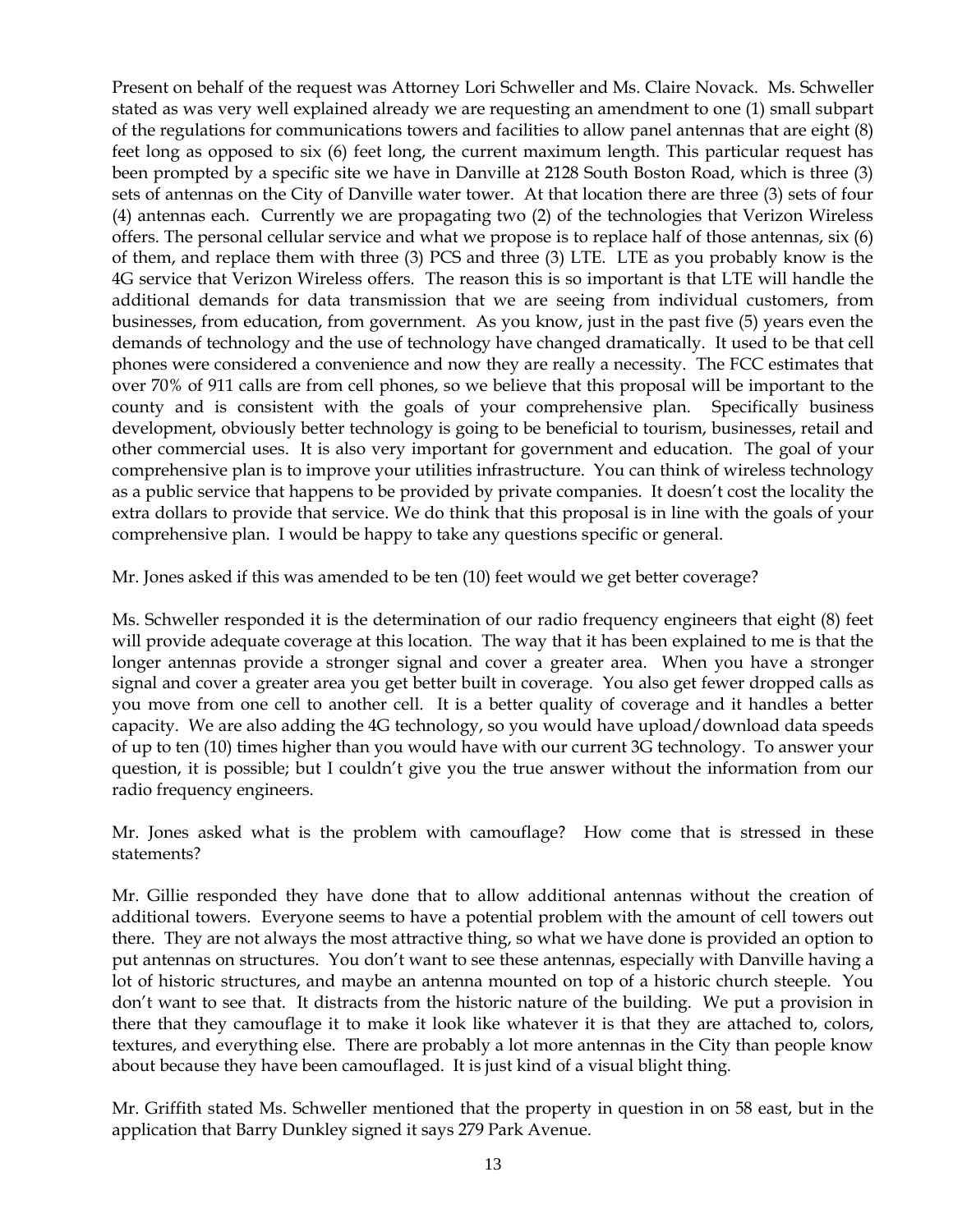Mr. Gillie stated that is where Barry is located. That is the water treatment plant address. The tower in question is the first one out on Airport. They are going to be doing additional towers and since I've spoken to Verizon, I have also had another company contact me to ask about changing their antenna height. Everyone in the industry is happy that they are the first ones asking for bigger antennas because we are going to have more of this coming in the future.

Mr. Griffith asked this will cover everybody though?

Mr. Gillie responded it is a City wide Code change. It will cover any company that comes in and does it. Mr. Jones, your question about ten (10) feet is a potential. At this point, they asked for eight (8). The research that we've done shows that most antennas are going from what we had before as a six (6) foot antenna to an eight (8) foot antenna. Ten (10) foot is a potential, so if your idea is to go to ten (10) feet, that is something to discuss. My research was kind of half and half on it. We stuck with eight (8) because that is what they asked for. We would not be opposed to going ten (10) if you feel that it is necessary. We went with what they asked for, but the longer the antenna the better frequency as she said. It is a little harder to camouflage as they get taller. We were just trying to provide a happy medium on it.

Mr. Jones asked what are the standards in Charlottesville?

Ms. Schweller responded in Charlottesville the Zoning Code is very different for wireless communications and they vary dramatically depending on where they are. We have a lot of attached antennas on buildings that are disguised and in downtown areas, especially historic areas. That is very carefully monitored to make sure that it blends well. In other areas of the City you might have co-locations on electric transmission towers or free standing towers that are camouflaged for example in a flag pole. Just outside the City in Albermale you have a wide variety as well. They are tiers in Albermale County. They are three (3) tiers, the first tier being co-locations, the second tier is what they call tree top facilities, which are monopoles that extend just above the trees, and the third tier is anything else and that would be allowed with a special use permit. So, you might have a hundred and fifty (150) foot tower with a wide array or you might have a lattice tower. It depends on the location.

Mr. Jones asked do the stipulations vary around the State that much also?

Mr. Gillie responded yes.

Ms. Schweller responded they do. Even in Central and Western Virginia, where I typically work, every locality is different.

Mr. Gillie stated the industry changes faster than we can keep up with the regulations. As you saw with the number of texts and cell phone users, it is jumping up exponentially. The technology to keep up with it is amazing. If you want to just do a little research like we did for this report, it is mind blowing how quick things are going and how they process everything. We are doing the best we can to keep up and make sure that we are providing what is necessary. That is why I said if you want to go for ten (10) foot I am not opposed to changing that number from eight (8) to ten (10) if that is something that Planning Commission recommends.

Mrs. Evans asked what about twelve (12)?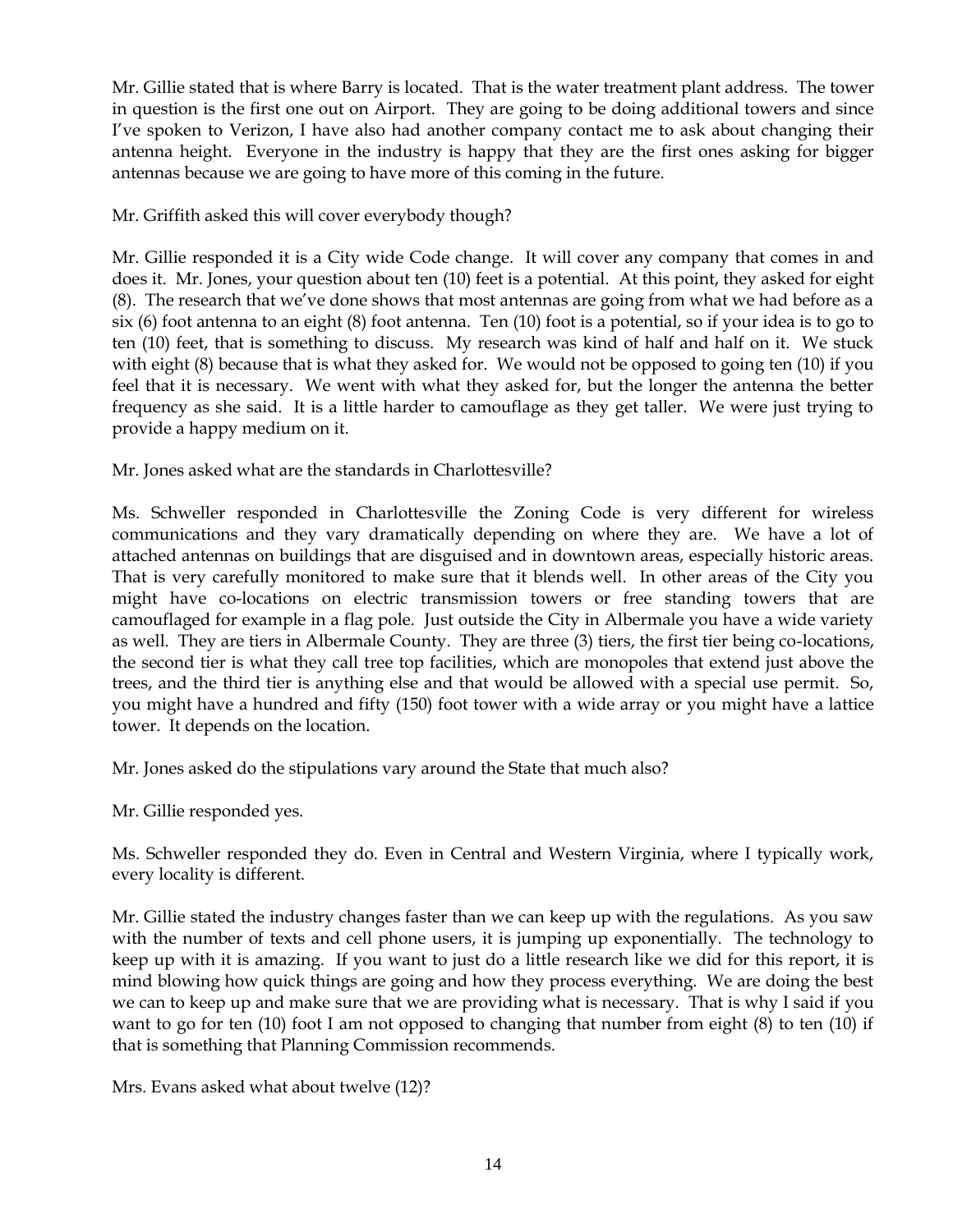Mr. Gillie responded I did not find anything on twelve (12). Between eight (8) and ten (10) seems to be the standard size for what is the new 4G. The question is, what is going to come out after 4G and what are they going to need?

Mrs. Evans stated that is why I was saying go ahead and go to twelve (12).

Mr. Gillie stated I didn't see where anyone would need twelve (12). Now in the future, some of the stuff in the future was talking about going back to smaller in what I was able to find and I am far from an expert on this. I was just doing some quick research. We are concerned with going too big, because then you've got these giant things that are stuck out there. We were trying to find that happy medium using what people are asking for. Planning Commission can come up with a number. I saw eight (8), I saw ten (10), I didn't see twelve (12); but that doesn't mean that it is not there.

Mr. Wilson asked does every company like AT&T, Verizon, and Sprint set their own tower?

Ms. Schweller responded not always. Each company of course has its own network, but we try to co-locate when possible. We try to use the same facilities. If an AT&T facility were in a location where Verizon Wireless needed service, then it is highly possible that we would contact them to colocate on their facility. You will see a lot of facilities that have antennas from various carriers including from the County for Emergency Services.

Mr. Gillie stated I think we have three (3) providers on the water tank. The City has three (3) companies that lease space on that water tank. One of the water tanks we have multiple providers on, I can't remember if it is that one or not.

Ms. Schweller stated I don't think it is this one.

Mr. Gillie stated it may be the one up on West Main Street. We have multiple providers on our own water tank. The tower outside of City Hall about three (3) blocks that way has at least three (3) different carriers on it.

Mr. Jones stated you are here asking for eight (8). You are not opposed to ten (10)?

Ms. Schweller responded no, sir. Let me put it this way. We would like to switch these antennas out and start providing 4G service as soon as possible. In fact, we need to have this construction take place by the end of April. I would prefer not to request anything at this point that would require this to be re-advertised. If we needed to ask for taller antennas in the future, we can certainly do that.

Mr. Whitfield stated I do not think it has to be re-advertised. You may have mentioned a number, but you are talking about a Code amendment.

Mr. Griffith stated so, if we change this from eight (8) to ten (10) feet then it would not require another hearing.

Mr. Whitfield stated not for the Planning Commission. You all would make your recommendation, because essentially it is coming to you all for your recommendation. We would take your recommendation being that eight (8) is not sufficient and that it needs to be ten (10) and that is what Council would consider. We would then of course re-advertise it for the Council meeting; so it will not slow it down at all.